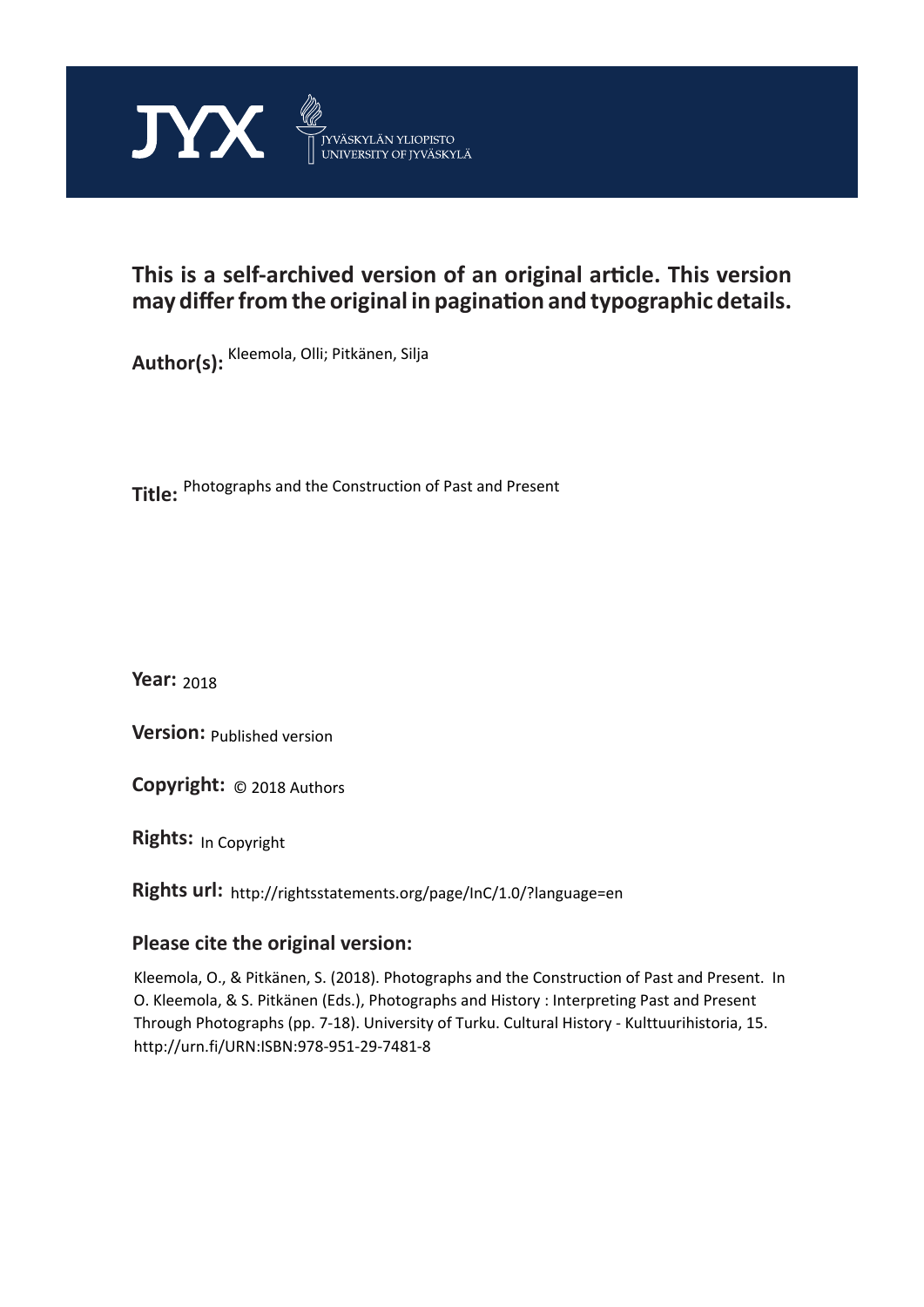# Photographs and the Construction of Past and Present

#### Olli Kleemola & Silja Pitkänen

## Approaches to the Research of Historical and Contemporary Photographs

This book concerns photographs as sources in the research of history and social sciences. The idea is to present various approaches to analysing both past and present through photographs. The intended target audience is students and researchers interested in historical or contemporary photographs and their meanings. The emphasis of the chapters is on history and social sciences, yet the book also includes perspectives of art history and cultural studies. The focus is on qualitative analysis; however, quantitative approaches are also taken into account.

During the 20<sup>th</sup> and 21<sup>st</sup> century, the world has become more and more visual. Indeed, as historian Gerhard Paul states, we are living in a "pictory cosmos" <sup>1</sup> . The philosopher Gottfried Boehm uses the concept "homo pictor" to describe modern people, whose attention is caught much more effectively by photographs than textual information.2 For these reasons, research into images − historical and contemporary − is

<sup>1</sup> Paul 2009, 125; 2017, 15.

<sup>2</sup> Boehm 2007, 84–116.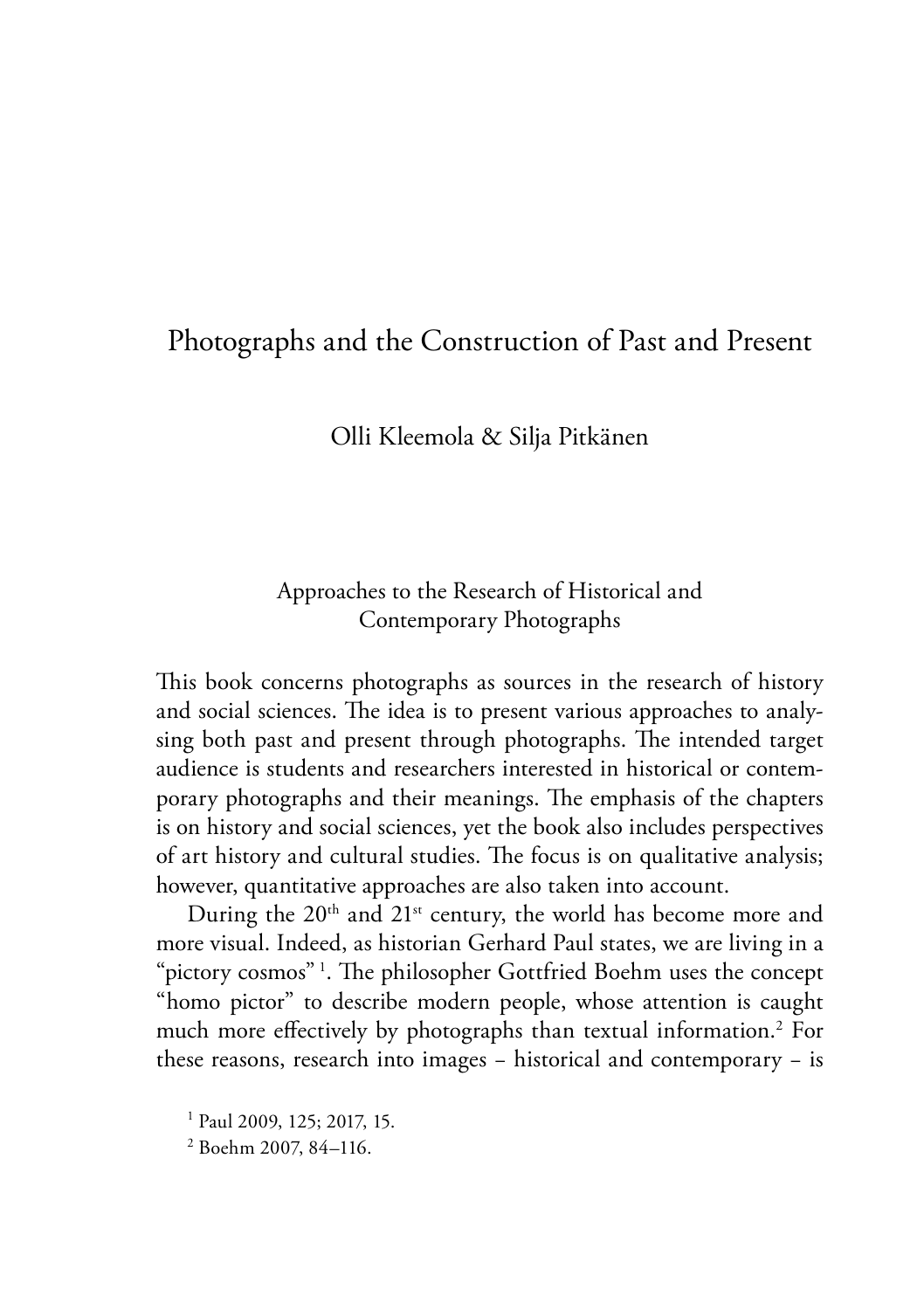crucial. The pictures of our pictory cosmos are, very often, photographs. Therefore, it is essential to ponder how photographs can be analysed, what questions they can answer, and what kind of knowledge they can produce.3

Photographs have had a remarkable role in our culture almost since the invention of photography in the 1830s. The earliest photographs analysed in this collection are from colonial Rhodesia from the turn of the 19<sup>th</sup> and 20<sup>th</sup> centuries, and the most recent images are social media photographs of the Syrian war, taken after the Ghouta chemical attacks in 2013. Images from the Second World War era are at the centre of this book, and the closing chapters of the volume explore the dimensions of digital humanities and reach towards the future possibilities in the research of large corpora of images. Overall, the emphasis of the photographs analysed in this compilation is on wars, conflicts and crisis. As Paul states, in addition to deadly weapons, contemporary wars are fought with cameras. The photos and videos form our *image* of conflicts and may even have an effect upon their outcomes.<sup>4</sup>

The media has an important role in news reporting – in other words, in producing and delivering photographs and videos. Therefore, to explore photographs is in most cases to explore media, and gain a better understanding of how visual media produces information and how this kind of information affects us and our actions. Ideally, this helps us to read media critically. This does not necessarily mean that one should criticise the media<sup>5</sup>, yet understanding the media can be considered an essential skill in our pictory cosmos.

The visualisation of culture means that our historical perception, too, tends to rely on images. Indeed, German social psychologist Harald Welzer has stated that current historical memory is solely anchored to photographs and other images. He even argues that there may be pictures without history but no history without pictures.6 This underlines how

<sup>3</sup> See, for example, Oakley 2000. See also Ronkainen 2002, 129; 133.

<sup>4</sup> Paul 2009, 134–135.

 $<sup>5</sup>$  At the time of writing, August 2018, Donald Trump is again in the headlines</sup> for his open criticism on the press and other media.

<sup>6</sup> Hamann 2011, 24.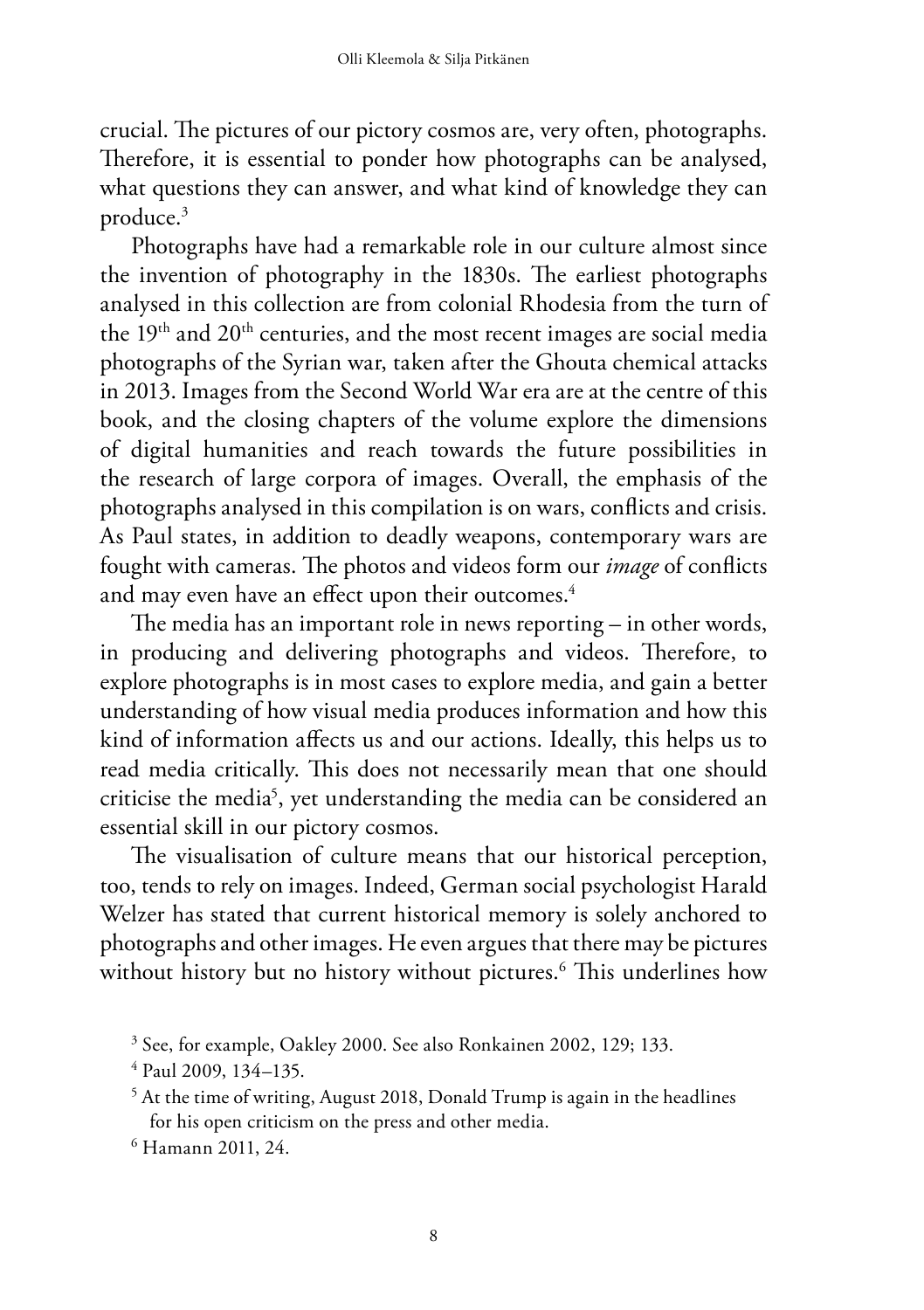crucial it is to analyse how photographs create meanings and how they are used in constructing history.

Essentially, photographs can help us to understand the past, both on the personal and communal levels. Family photos and private photo albums offer viewpoints on everyday lives before and now, and can be of use in researching the experiences of individuals.7 On the level of nations, photographs have been and are important aids in imagining nations and constructing national identities. Thus, in addition to reflecting past and present, photographs also take part in constructing them. Illustrations are used abundantly, for example, in history textbooks. Through these books, photographs visualise history and are used in building the historical image of nations. In this way, photographs are also a crucial part of socialisation processes in many countries.<sup>8</sup>

Some photographs have become symbols of certain events in the past; in other words, they have become *iconic*. Images that are considered iconic are important for our understandings of the past and, moreover, might have had an effect upon the depictions of later events.<sup>9</sup> From *Migrant Mother* (1936) to *Raising a Flag over the Reichstag* (1945), and from the photograph from the Vietnam War, *The Terror of War* (1972)10, to the image of the dead Syrian child Alan Kurdi (2015), photographs have coloured our *view* of the past and present. This underlines the importance of the research of historical and contemporary photographs.<sup>11</sup>

In the chapters of this compilation, iconic images are not at the forefront, although several chapters touch photographs that could be considered iconic. Instead, the importance of photographs in the processes of constructing past and present is one of the leading ideas in

- <sup>7</sup> On research of private images, see, for example, Autti 2011; Mathys 2013;
- Mäkiranta 2008; Tinkler 2015 and Ulkuniemi 2005. 8 On the relationship of textbooks and national myths, see, for example, Ahonen 2017.
- 9 See, for example, Dreier; Fuchs; Radkau & Utz (eds.), 2008.
- 10 For more examples on iconic photographs, see, for example, *TIME*: 100 Photos. The Most Influential Images of All Time; http://100photos.time. com/, last visited on 10 August 2018.

<sup>11</sup> Media often declares contemporary photographs as iconic. It is to be seen, how well contemporary photographs considered as iconic are known after 20 or 30 years.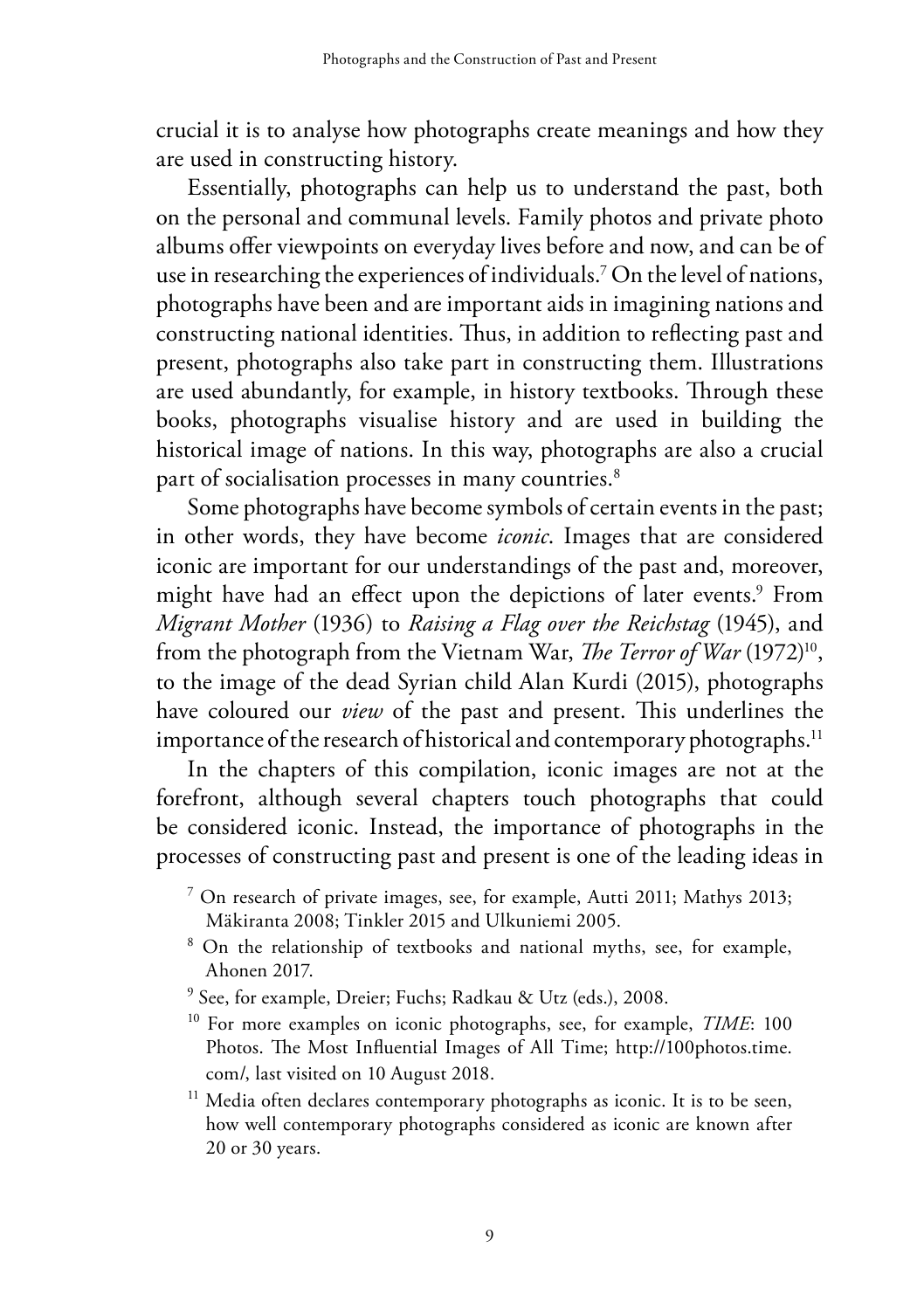this book. The emphasis is on less known photographs which, however, have and have had a role in national understandings, as well as in representations and understandings of crises and conflicts. In addition to visualising every day practices, as well as politics and international relations, photographs can also illuminate phenomena less known, almost hidden<sup>12</sup>

Every chapter includes several photographs, yet presenting photographs *per se* is not the aim of this book. Instead, this volume explores the meaning of photographs, and presents several approaches to the research of photographs. Thus, the photographs in this collection do not *illustrate* the chapters; they are the research *sources* and *subjects*, and, in most cases, examples of larger corpora of images. Moreover, publishing photographs is a complex field, both technically and with regard to copyright and ownership. Especially in the case of photographs taken during conflicts and wars, publishing involves complex ethical questions. How photographs should be cited is also an important question. Several of the chapters touch upon these themes, especially in the context of contemporary media images.

We believe that these approaches offer a wide analytical spectrum to the research of historical and contemporary photographs. In addition, our focus is photocentric, and we pay less attention to the barriers of academic disciplines. In this manner – we hope – we are able to offer wider perspectives on the research of photographs. At the end, to widen the horizon still more, we also present a selected bibliography for further reading on the subject.

Photographs as Research Subjects: Milestones

Since the invention of photography, the relationship between photographs and the past has fascinated people – can photographs "freeze time", as the saying goes, and even restore the past? Despite the relatively long

<sup>&</sup>lt;sup>12</sup> For examples of uncommon and rare photographs, see, for example, Donat 2016; Kalha (ed.) 2016; Kalha & Tahvanainen 2014 and 2017; Ostman 1996.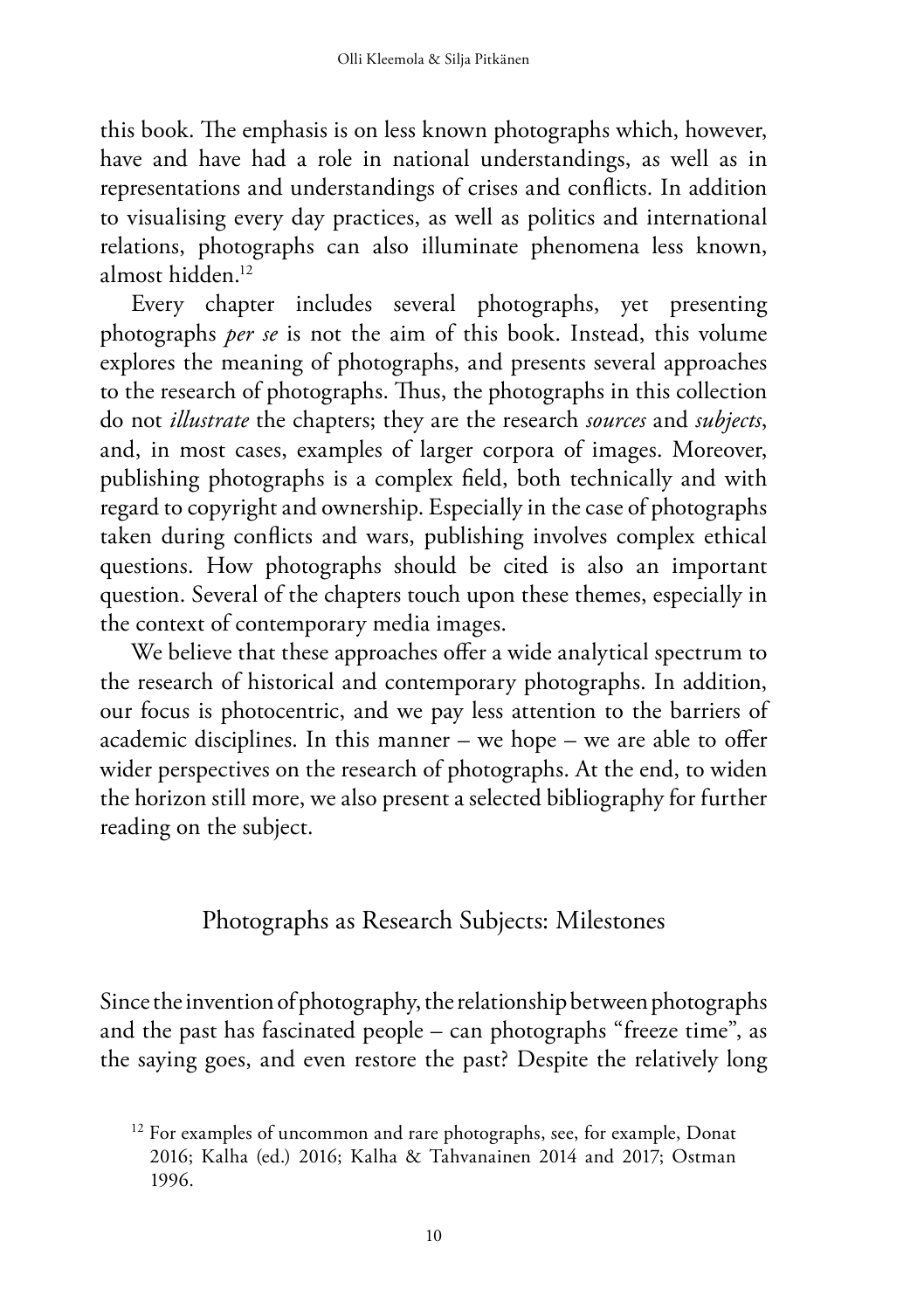history of photography, the history of photographs as research subjects can be traced back only several decades.

In Europe, mostly in French speaking countries, the movements of the Annales, Nouvelle Histoire and Histoire Culturelle, turned their attention from the 1960s onwards to other than textual sources in the research of history, as well as to research subjects perceived as marginal at the time. Furthermore, the role of visuality in culture was recognised. In the United States, the first steps towards researching photographs were taken in the 1970s, as the visual studies workshop collective was established. In the United States, too, photographs were mostly analysed in such contexts as minorities and marginal groups.13 From the 1980s onwards, cultural studies, or visual (cultural) studies, became popular in Britain and in the United States. Researchers among the cultural studies movement were interested in all kinds of visual materials and in the role of images in societies, and they utilised pictorial sources extensively.14

The interest towards the visual flowed from France, Britain and the United States, and received special attention in German-speaking countries. In the field of German historical research, the debates on the importance of pictures as sources for the history of mentalities and for the history of everyday lives<sup>15</sup>, as well as for the cultural studies, were extensive.16 This led to the birth of Historische Bildkunde, or Visual History.<sup>17</sup> While visual history first focused solely on photographs, its scope was later widened to various kinds of images.18 One of the

- 13 Seppänen 2001, 10.
- <sup>14</sup> Arnold 2009, 35–41; Paul 2009, 131; Rimmele et. al. 2014, 149–151; Rogoff 2014, 155–157; Seppänen 2001, 10.
- <sup>15</sup> These can be considered to belong to the wider Marxian historical movement, "history from below".
- <sup>16</sup> Jäger & Knauer 2009, 13. During the 1980s, the ideas from Britain and United States flowed to Finland, too, and many classics on photography research theory were translated to Finnish. See Seppänen 2001, 10.
- 17 Paul 2006, 7−18.
- <sup>18</sup> Visual History school has organised many conferences and established a book series (*Visual History. Bilder und Bildpraxen in der Geschichte*, see https://www.wallstein-verlag.de/buchreihen/visual-history-bilder-undbildpraxen-in-der-geschichte-1.html, last visited on 15 August 2018) and a research portal (*Visual History Online-Nachschlagewerk für die historische Bildforschung*; https://www.visual-history.de, last visited on 15 August 2018).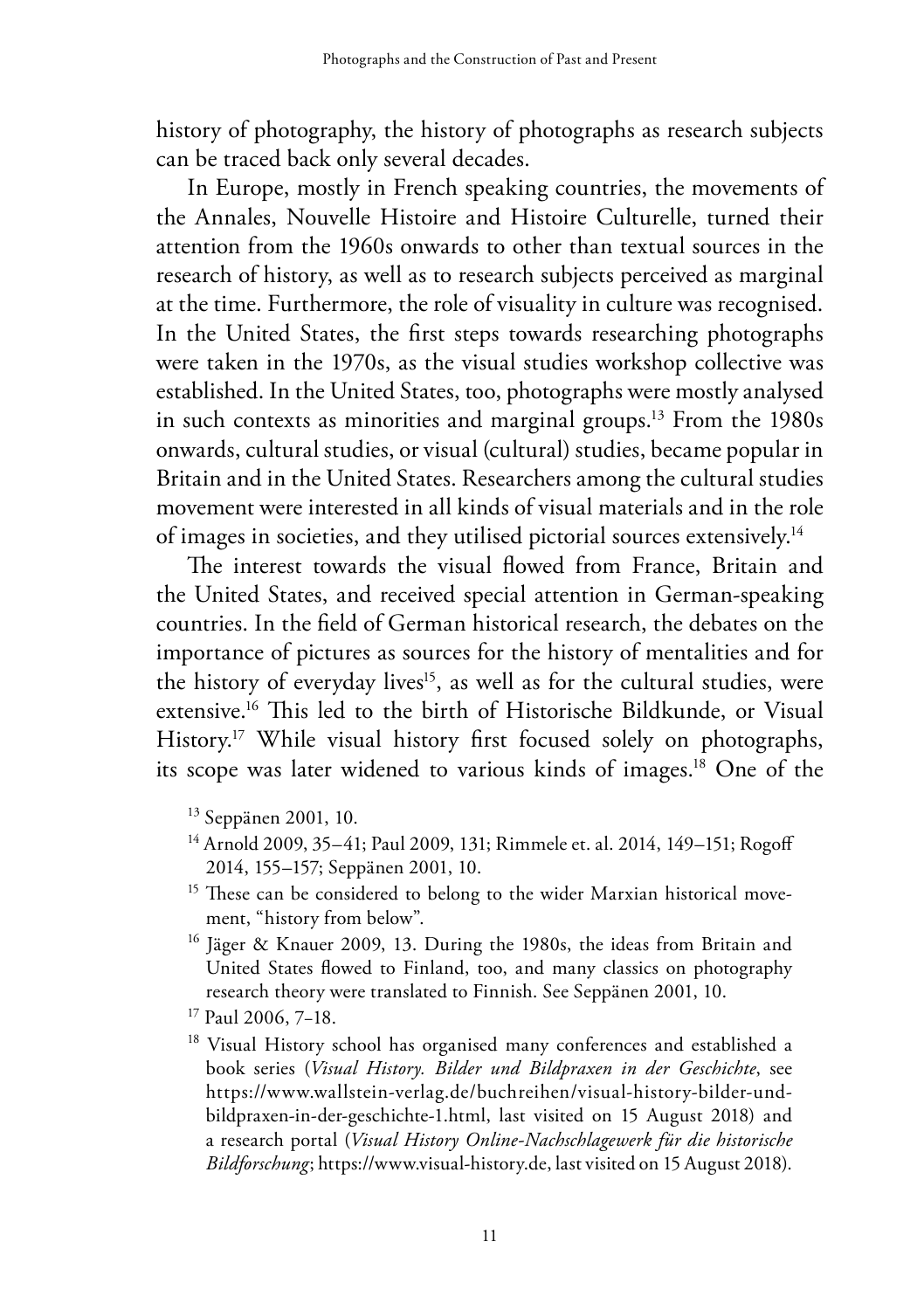main questions for visual historians is how the images from the past create images within our minds – that is, how pictures "make history".19 With this compilation, we wish to take part in discussions in the field of visual studies from the perspective of photographs and their role in constructing past and present.

Currently, it seems that the German visual history movement is the most vital research trend focusing on historical photographs. Consequently, many chapters within the volume are related to the German trend of visual history, yet, several chapters are also connected to the French and British–American traditions. Our focus is on photographs as sources in the research of history and social sciences, as well as art history and cultural studies. Ethnology and anthropology also utilise photographs both as sources and as research instruments, but due to the constraints of the book form, we pay less attention to these aspects. The perspectives of ethnology and anthropology have been comprehensively presented in various methodological books.20

## Approaches to and Aspects of Photographs as Sources

In addition to different approaches, this compilation highlights the variety of research questions that can be asked when analysing photographs. Moreover, our purpose is to offer examples and tools for those who use photographs as research sources. Some of the chapters highlight more technical and quantitative approaches, for example, by presenting grouping and categorising tools that can be used when examining large amounts of photographs. Other chapters present more abstract and qualitative techniques of reading and analysing the images in their historical or contemporary contexts.

We have arranged the chapters into four sections. The first part is centred on photojournalistic images that are crucial in communicating

<sup>19</sup> Paul 2004; Paul 2009, 125; Paul 2017, 23–24. See also Seppänen 2001, 11, and Vovinckel 2017.

<sup>20</sup> See, for example, Rose 2012.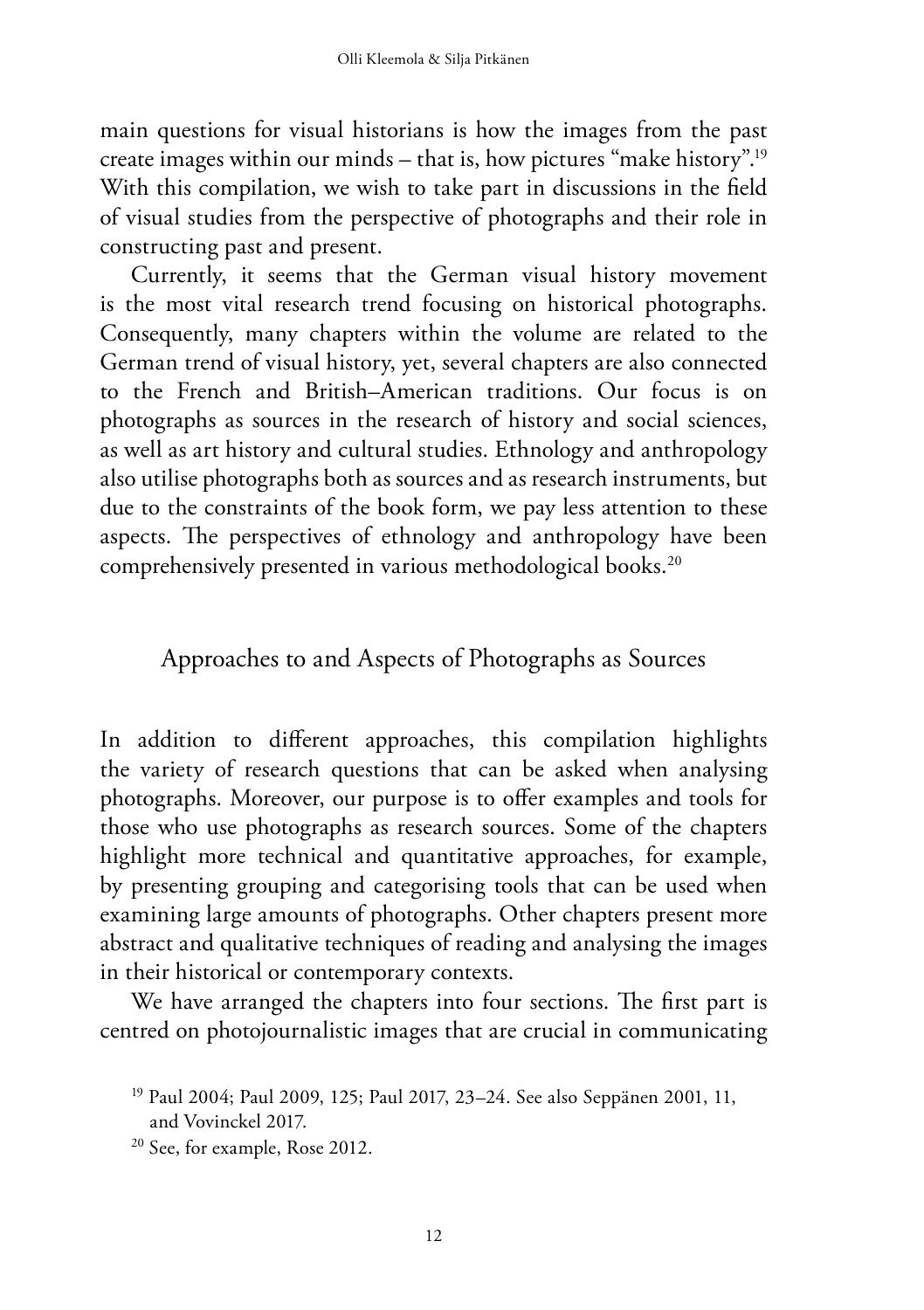and interpreting critical events. The chapters of the second section concern propaganda photographs from the Second World War. These topics are supplemented by the chapters of the third section, which deals with photographs, representations and memory politics. The theme of the fourth and final section is photographs in the age of digitalisation, and it aims to update and continue the discussion that Walter Benjamin began with his essay *The Work of Art in the Age of Mechanical Reproduction* (1936).

The collection includes 11 chapters, and each chapter presents a case study – historical photographs, research questions, means of analysis and results. The contributors to the compilation are historians with various orientations from political history to cultural history, social scientists, and experts in art history and cultural studies.

The photojournalistic section is opened by a chapter from Annette Vowinckel, whose focus is on photojournalism, and who analyses the role of "image agents" in the 20th century. By image agents, she means professionals who, for example, produce, edit, publish, exhibit, censor or destroy images. Vowinckel remarks that historians are not yet trained to analyse visual sources, but are perfectly qualified to understand image action. She draws her pictorial example from the GDR, pointing out various interpretations of Sibylle Bergemann's photo *Das Denkmal*. Moreover, she indicates that the photographs of the Vietnam War produced by the United States Information Agency (USIA) and the photographs produced by the East German state-owned photo agency Zentralbild were not that different from each other.

Heike Kanter analyses journalistic photographs of contemporary politicians. Her perspective is visual sociology, utilising the documentary method and assuming that photographs are shaped by their producers. Kanter presents a case study of photos published in five Germanlanguage newspapers between 2009 and 2013, demonstrating how photojournalism has a great impact on ways that photographs are received and interpreted. She considers the perspective of how image agents *imagine* and represent society. Furthermore, Kanter's chapter demonstrates how archetypal images are circulated through different eras and contexts – an issue that any researcher interested in photographs and other kinds of images will likely often encounter.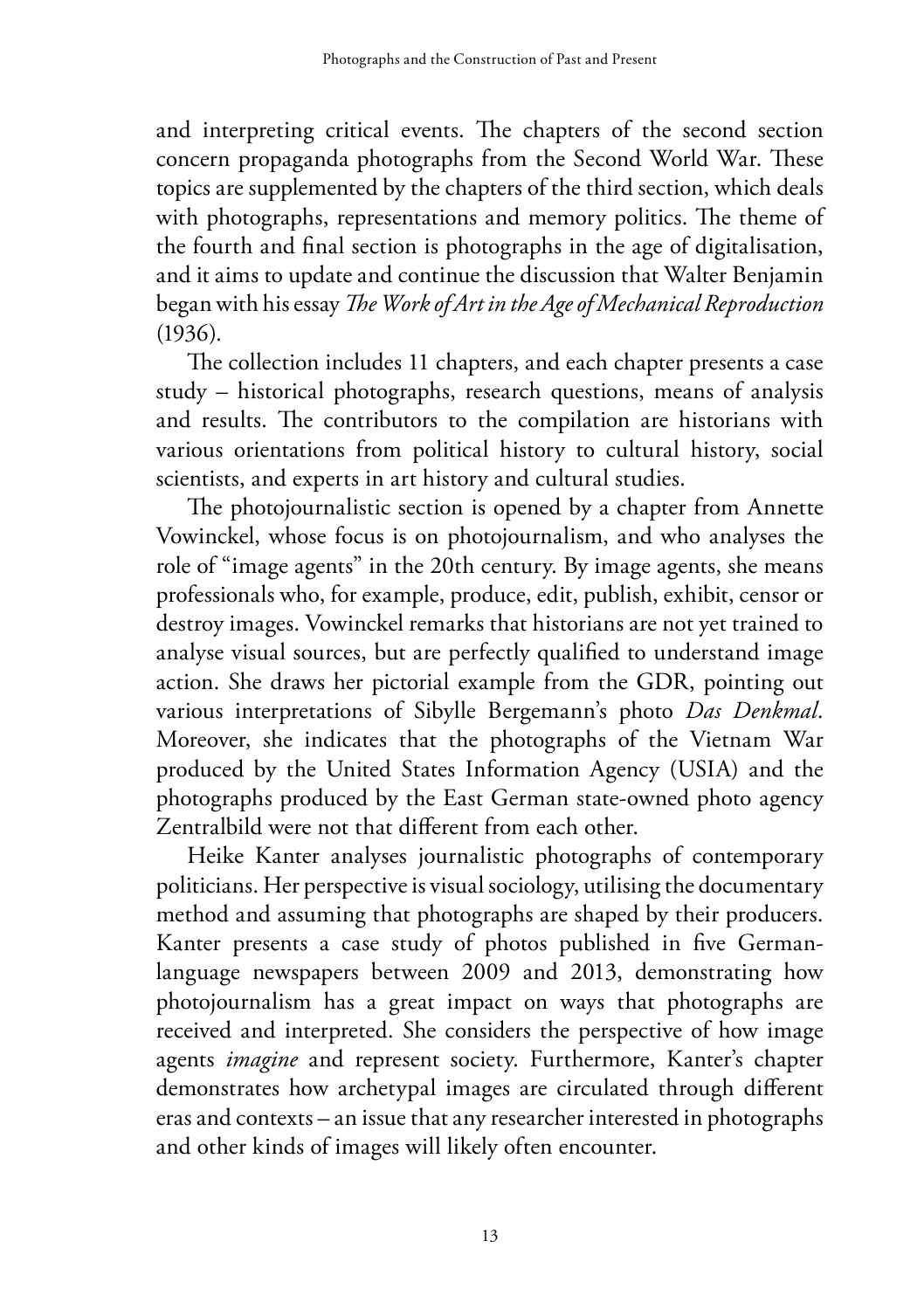The chapter of Laura Todd discusses the role of photography and photojournalism during the Yugoslav Wars, and the role of photographs as evidence of war crimes. Todd reminds us that the televisual history of the wars has been well discussed in academic literature, but less attention has been paid to the history of photography and its role during and after the wars. She outlines how photography had two interlinking, but distinct roles in the Bosnian War – as evidence and as *aide-mémoire* for both the international community and the domestic population.

The Finnish-German collaborative exhibition War in Pictures that was held in the Ateneum Art Museum in Helsinki, Finland, in 1942, is at the centre of the chapter by Marika Honkaniemi, which opens the Photographs and Propaganda section of the book. Honkaniemi asks what kind of methods are applicable in the research of war art exhibitions and their photographs, and contemplates that researching photographs is often a multi-method as well as multi-source undertaking, as it most likely involves a significant amount of contextual research. This is the case in Honkaniemi's study. She also includes into her analysis the organisational viewpoint: how and why organisations take and use photographs and what is meant by these practices.

The subject of Olli Kleemola's chapter are photographs from the Finnish Continuation War (1941–1945), published in several photobooks. Kleemola focuses to the question how the Finnish Army and soldiers' lives at the front were represented. In the analysis, Kleemola utilises the serial-iconographic model, based on that developed by the art historian Erwin Panofsky. Kleemola analyses the use of propaganda images in various publishing contexts, as well as the narratives told via the photographs.

The first chapter of the section *Photographs, Representations and Memory Politics* is by Timo Särkkä. In his contribution, Särkkä discusses the intersection of photography and colonialism, taking part in a wider conversation on how colonisers have used photography and photographs to analyse the visual aspects of human bodies and constructed colonial identities, as well as racial and national histories. Särkkä's case study revolves around photographs attributed to Carl Theodor Eriksson (1874–1940), a Finnish-born settler who migrated to Rhodesia in the late 1890s. Särkkä suggests that the close reading of Eriksson's pho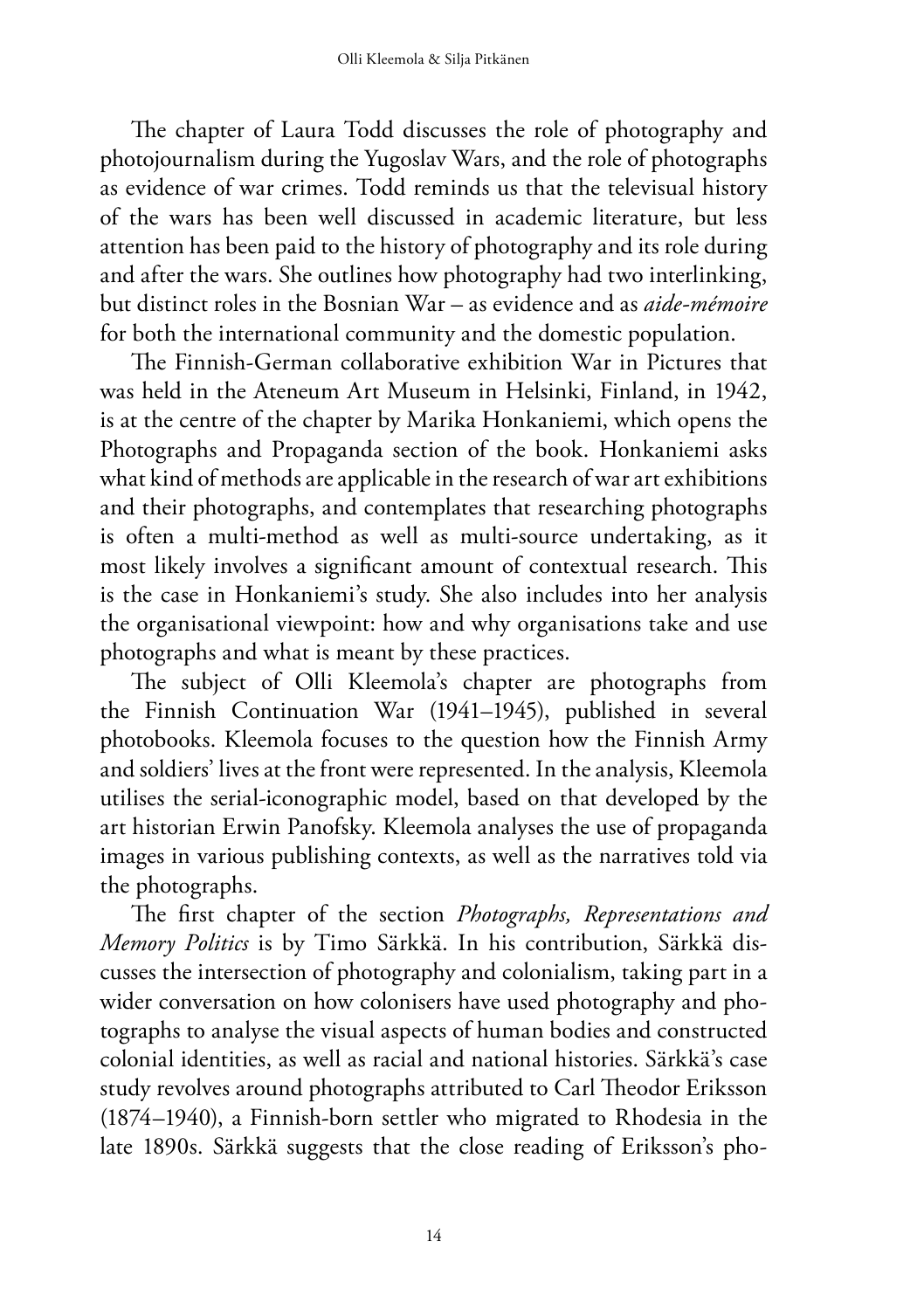tographs provides new analytical possibilities through which one can reappraise photographs from Rhodesia of the early colonial era.

Silja Pitkänen analyses the representations of children with military technology in photographs taken at schools of the Leningrad region in the 1930s. Starting from microhistorical perspective, she pays attention to such details as the locations where the photos were taken and to the expressions, postures and clothing of the students. The archival data attached to the photographs is scarce, and the chapter also ponders upon the value of photographs without extensive contextual information. Pitkänen also briefly scrutinises the history of the photographs as archival objects.

Andrea Průchová Hrůzová analyses Czech modern history through visual representations of the Nazi occupation of 1938 and the Soviet occupation of 1968. She focuses on the ways these occupations have been represented visually in history textbooks, a museum exhibition, and television news broadcasting. She categorises four repetitive visual figures of memory related to the both events and maintains that these figures manifest the dynamics of cultural memory. Furthermore, Průchová Hrůzová states that these figures are highlighted by their presence in various official media of contemporary Czech society. She underlines that images actively construct the past in the individual as well as collective experience.

The final section of the book is entitled *Photographs in the Age of Digitalisation*. Kimmo Elo regards the visual side of the East German opposition movement, especially the Jena peace movement, from the viewpoint of visual history and digital humanities. His primary source is a photograph corpus of the GDR opposition maintained by the Robert Havemann Society in Berlin as part of its archive of the East German Opposition. The method Elo applies, historical network analysis (HNA), is a sub-field of digital humanities. Elo maintains that the GDR opposition aimed to protect its networks and, thus, members of the movement avoided being photographed. However, at the same time, the movement documented its political actions and support via photographs, and photos were also used as illustrations in the movement's underground magazines such as *die andere*. Elo additionally ponders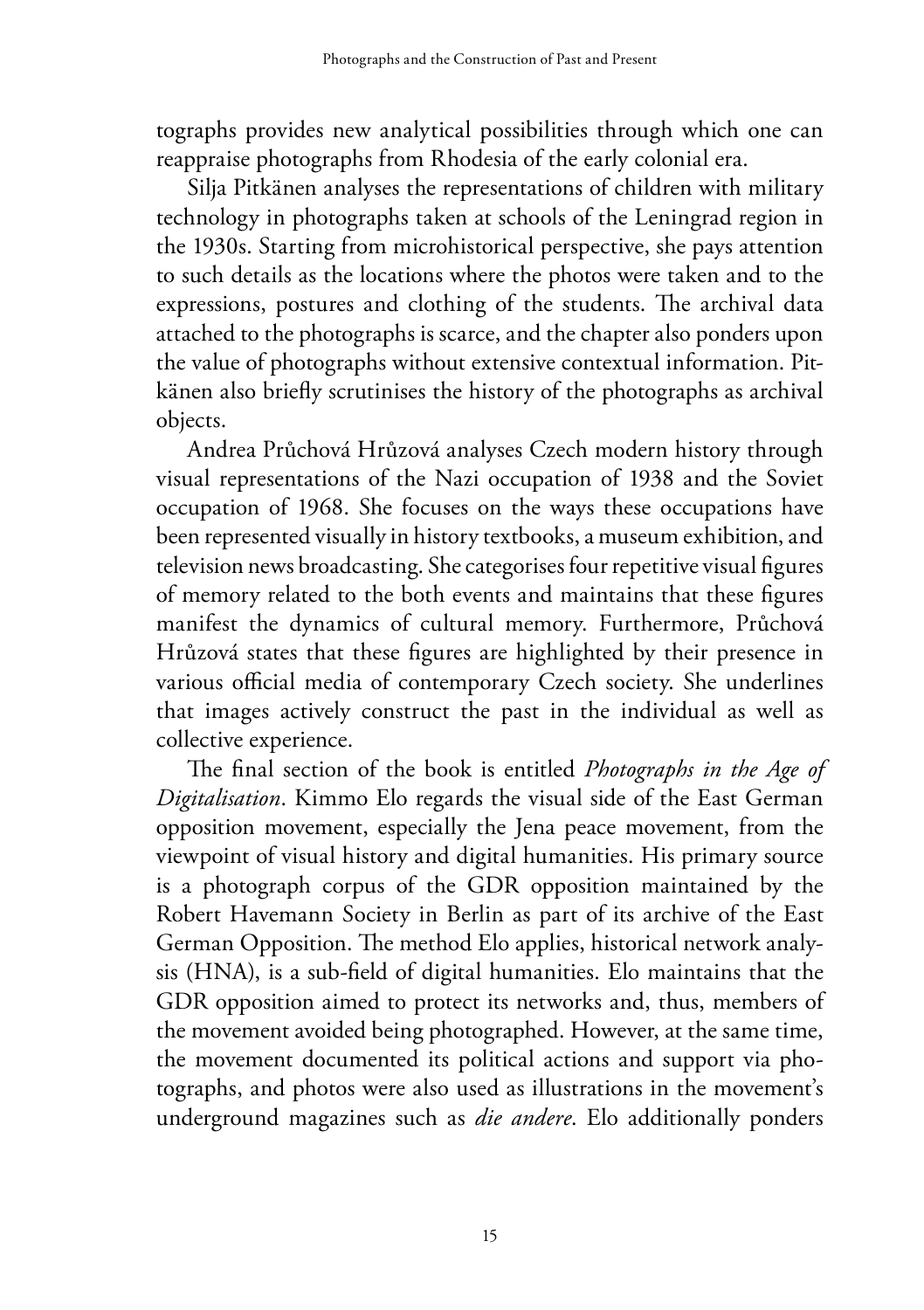upon the metadata of photographs, and considers photographs as material, archival objects.

In her chapter, *Investigating and Understanding Social Media Image Flows*, Noora Kotilainen discusses the role of social media imagery in mainstream media news production and international politics. She notes that amateur imagery has become a vital source of material for traditional media and that social-media-originating images are utilised as proof of dramatic events and suffering in global crisis zones, as well as in governmental reports. In her contribution, Kotilainen points out how images of the Syrian Civil War, especially social media images of the Ghouta gas attacks (2013), were used in legitimising drastic political acts, such as the planned military intervention. In the case of the Ghouta attack, the origin of the images on social media, interpreted as local and amateur, was seen to guarantee their objectivity and authenticity. Kotilainen also notes how U.S. President Barack Obama compared these images to historical iconic images, such as images from the Holocaust, as well as to photographs of poison gas attacks during of the First World War.

The chapter by Kimmo Elo and Olli Kleemola, *Bridging from Close Reading to Distant Reading. A Methodological Note to "Computational Visual History"*, is the closing chapter of the book and reaches out to the future of using photographs as research sources for history and the social sciences. Elo and Kleemola note how visual history as a research paradigm heavily leans on the close reading of images. They propose a model designed to serve as a system to store results from visual close reading, in other words, a standardised method of describing the essential content of visual material. They remark that this kind of visual vocabulary is crucial for the effective processing of large corpora of visual materials. Furthermore, they envisage how the evolution of visual history research requires a crucial shift from close to distant reading.

We hope that these texts offer inspiration, encouragement, new perspectives and methodological tools for researchers interested in using photographs as sources. We look forward to taking part in further discussions and seeing forthcoming publications on this emerging and innovative field.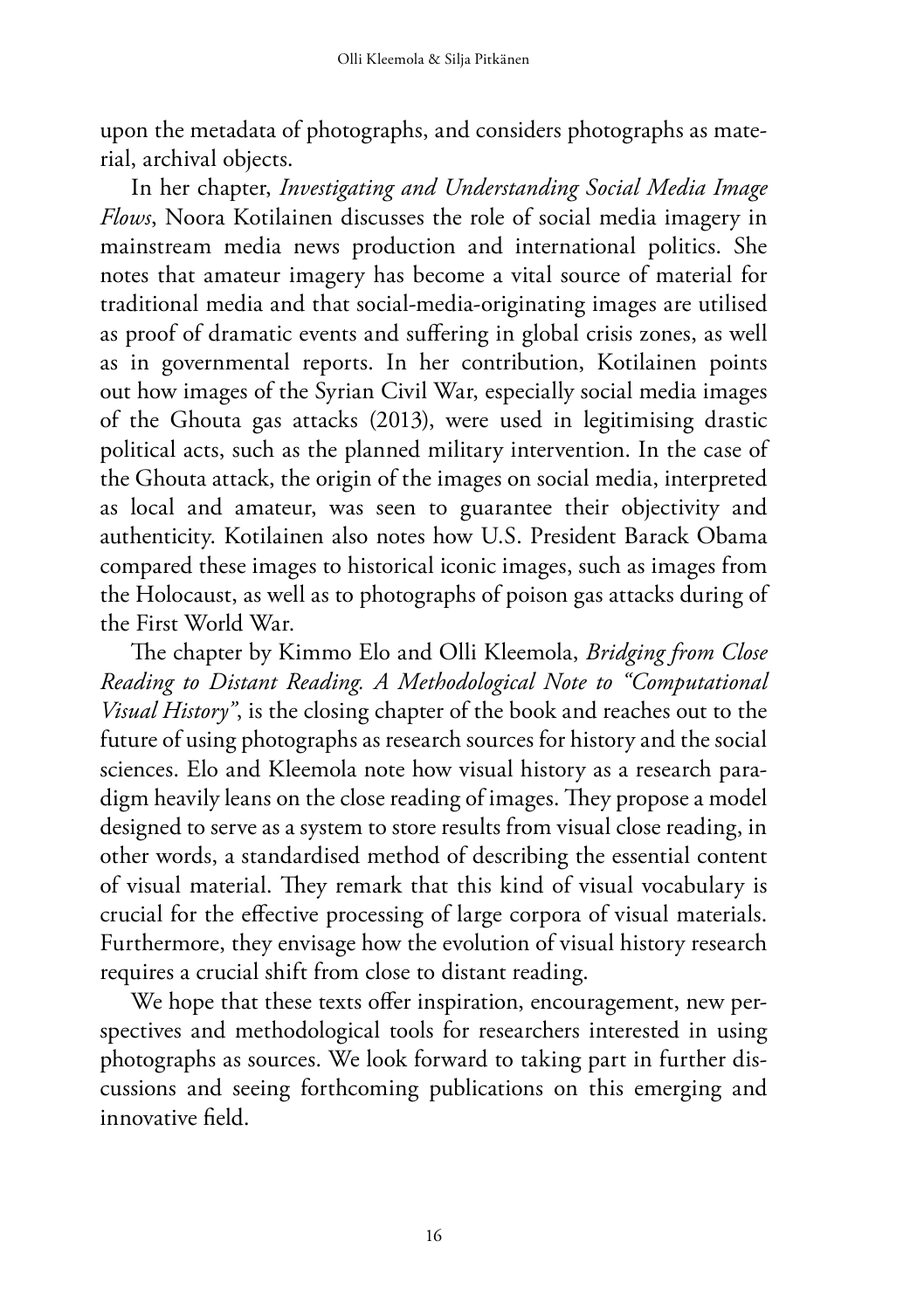## Bibliography

- Ahonen, Sirkka: *Suomalaisuuden monet myytit*. *Kansallinen katse historian kirjoissa*. Gaudeamus, Helsinki 2017.
- Autti, Mervi: The Photograph as Source of Microhistory Reaching out for the Invisible. *They Do Things Differently There. Essays on Cultural History*. Eds. Bruce Johnson & Harri Kiiskinen. Cultural History – Kulttuurihistoria 9. K&h-kustannus, Turku 2011, 211–234.
- Arnold, Dana: Sehen heißt glauben? Historiker und Bilder. *Bilder als historische Quellen? Dimension der Debatte um Historische Bildforschung.* Eds. Jens Jäger & Martin Knauer. Wilhelm Fink Verlag, Paderborn 2009, 27–44.
- Boehm, Gottfried: *Wie Bilder Sinn erzeugen. Die Macht des Zeigens*. Berlin University Press, Berlin 2007.

Donat, Jean-Marie (ed.): *Teddybär*. *Photography c. 1920–1960*. Innocences, Paris 2015.

Dreier, Werner; Fuchs, Eduard; Radkau, Verena & Utz, Hans (Eds): *Schlüsselbilder des Nationalsozialismus. Fotohistorische und didaktische Überlegungen* (Konzepte und Kontroversen. Materialien für Unterricht und Wissenschaft in Geschichte – Geographie – Politische Bildung, Band 6). Innsbruck – Wien – Bozen 2008.

Goldberger, Ben; Moakley, Paul & Pollack, Kira (eds.): 100 Photographs. The Most Influential Images of All Time. *TIME*, 2016. http://100photos.time.com/, last visited on 10 August 2018.

- Hamann, Christoph: Zum Eigensinn der Fotografie. *Visualität und Geschichte*. Eds. Saskia Handro & Bernd Schönemann. Geschichtskultur und historisches Lernen, Band 1. LIT, Berlin 2011, 23–36.
- Jäger, Jens & Knauer, Martin: Bilder als historische Quellen? Ein Problemaufriss. *Bilder als historische Quellen? Dimension der Debatte um Historische Bildforschung*. Eds. Jens Jäger & Martin Knauer. Wilhelm Fink Verlag, Paderborn 2009, 7–26.
- Kalha, Harri (ed.): *Kummat kuvat. Näkökulmia valokuvan kulttuureihin*. Tietolipas 251. Suomalaisen Kirjallisuuden Seura, Tallinna 2016.
- Kalha, Harri & Tahvanainen, Harri: *Nimettömät. Kansanvalokuvauksen maaginen maailma*. Maahenki, Helsinki 2014.
- Kalha, Harri & Tahvanainen, Harri: *Valokuvan orpokoti*. Maahenki, Helsinki 2017. Mathys, Noora: *Fotofreundschaften. Visualisierungen von Nähe und Gemeinschaft in privaten Fotoalben aus der Schweiz 1900–1950*. Hier und Jetzt Verlag, Baden 2013.
- Mäkiranta, Mari Johanna: *Kerrotut kuvat. Omaelämäkerralliset valokuvat yksilön, yhteisön ja kulttuurin kohtaamispaikkoina*. Lapland University Press, Rovaniemi 2008.
- Oakley, Ann: *Experiments in Knowing. Gender and Method in the Social Sciences*. Polity Press, Cambridge 2000.
- Ostman, Ronald E: Photography and Persuasion. Farm Security Administration Photographs of Circus and Carnival Sideshows, 1935–1942. *Freakery. Cultural Spectacles of the Extraordinary Body*. Ed. Rosemarie Garland Thomson. New York University Press, New York 1996, 121–136.
- Paul, Gerhard: *Bilder des Krieges Krieg der Bilder. Die Visualisierung des modernen Krieges*. Ferdinand Schöningh, Paderborn 2004.
- Paul, Gerhard: Von der Historischen Bildkunde zur Visual History. Eine Einführung. *Visual History. Ein Studienbuch*. Ed. Gerhard Paul. Vandenhoeck & Ruprecht, Göttingen 2006, 7–36.
- Paul, Gerhard: Die aktuelle Historische Bildforschung in Deutschland. Themen Methoden Perspektive. *Bilder als historische Quellen? Dimension der Debatte um Historische Bildforschung*. Eds. Jens Jäger & Martin Knauer. Wilhelm Fink Verlag, Paderborn 2009, 125–148.
- Paul, Gerhard: Vom Bild her denken. Visual History 2.0.1.6. *Arbeit am Bild. Visual History als Praxis*. Eds. Jürgen Danyel, Gerhard Paul & Annette Vowinckel. Wallstein Verlag, Göttingen 2017, 15–74.
- Rimmele, Marius; Sachs-Hombach, Klaus & Stiegler, Bernd: Visual Culture Studies. Einführung. *Bildwissenschaft und Visual Culture*. Eds. Marius Rimmele, Klaus Sachs-Hombach & Bernd Stiegler. Basis-Scripte, Bd. 4. Transcript, Bielefeld 2014.
- Rogoff, Irit: Studying Visual Culture. *Bildwissenschaft und Visual Culture*. Eds. Marius Rimmele, Klaus Sachs-Hombach & Bernd Stiegler. Basis-Scripte, Bd. 4. Transcript, Bielefeld 2014.